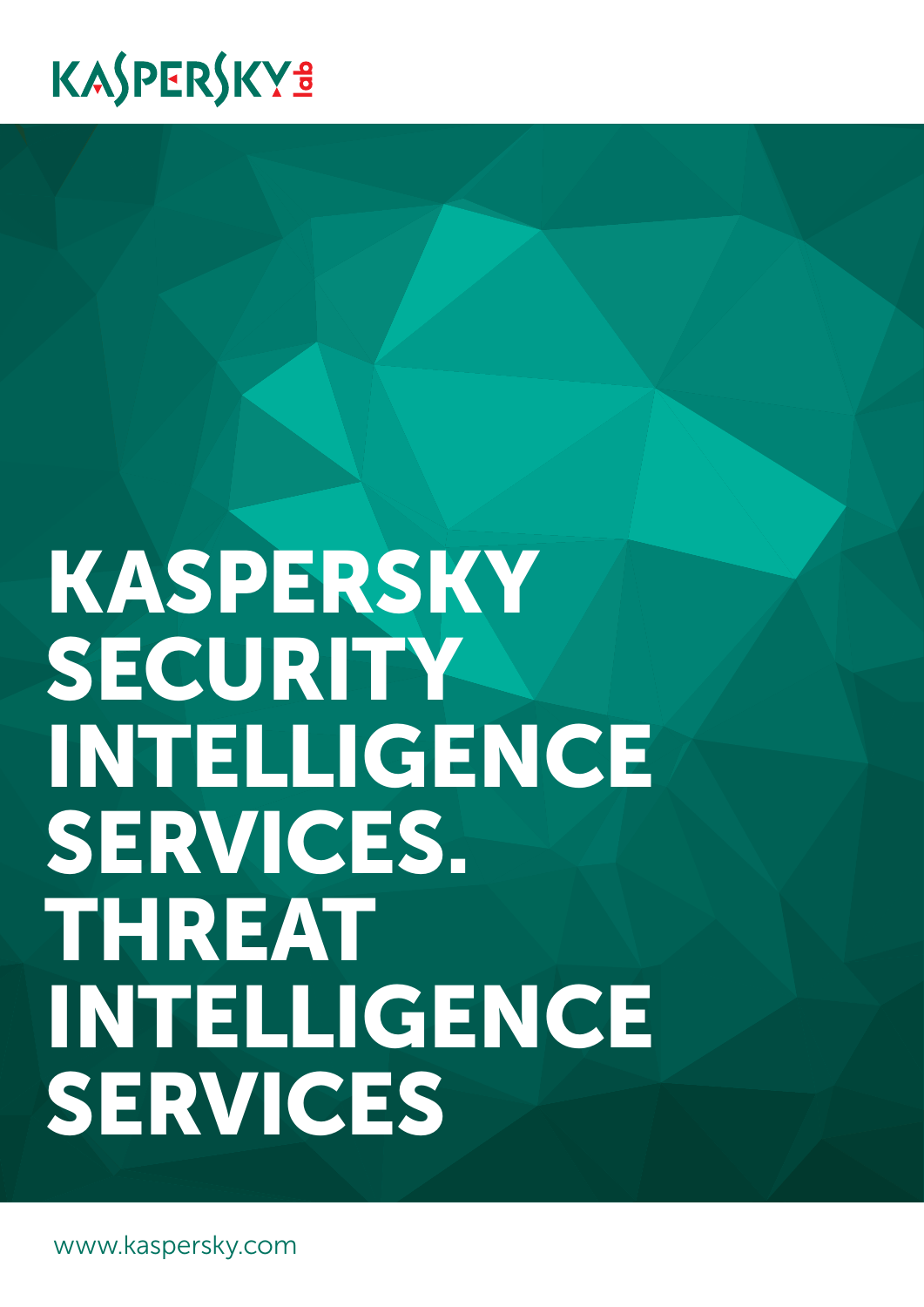### THREAT INTELLIGENCE SERVICES

Tracking, analyzing, interpreting and mitigating constantly evolving IT security threats is a massive undertaking. Enterprises across all sectors are facing a shortage of the up-to-the-minute, relevant data they need to help them manage the risks associated with IT security threats.

Security Threat Intelligence Services from Kaspersky Lab gives you access to the intelligence you need to mitigate these threats, provided by our world-leading team of researchers and analysts.

Kaspersky Lab's knowledge, experience and deep intelligence on every aspect of cybersecurity has made it the trusted partner of the world's premier law enforcement and government agencies, including INTERPOL and leading CERTs. You can leverage this intelligence in your organization today.

Kaspersky Lab Threat Intelligence Services include:

- Threat Data Feeds
- Botnet Tracking
- APT Intelligence Reporting

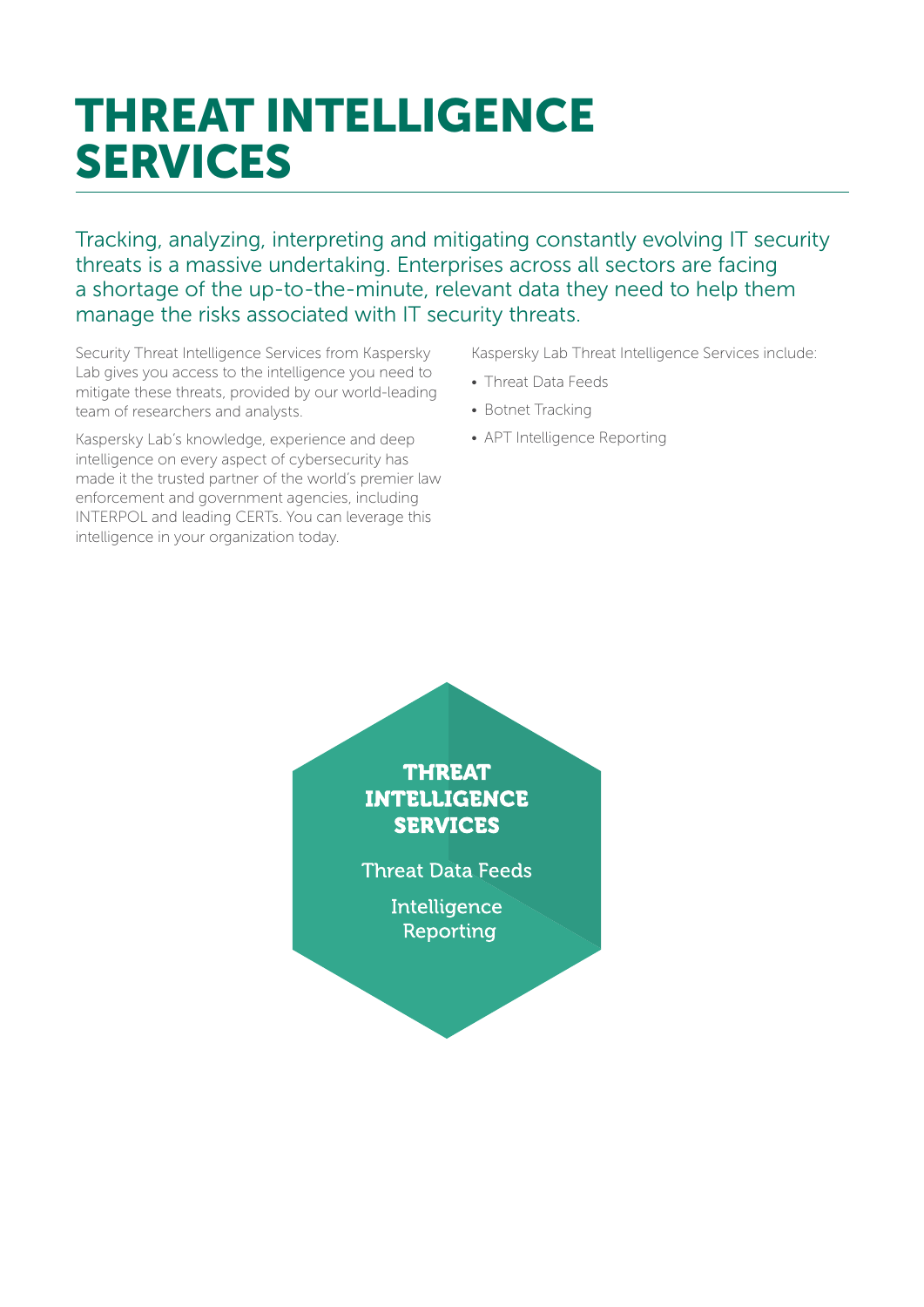### THREAT DATA FEEDS

Reinforce your network defense solutions, including SIEMs, Firewalls, IPS/IDS, Anti-APT and sandbox/ simulation technologies, with continuously updating, comprehensive data, providing insights into cyberthreats and targeted attacks.

Malware families and variations have grown exponentially in the last few years; Kaspersky Lab is currently detecting about 325,000 unique new malware samples every day. To defend their endpoints against these threats, most organizations deploy classical protection measures like anti-malware solutions, intrusion prevention or threat detection systems. In a fast-changing environment where cybersecurity is always trying to stay one step ahead of cybercrime, these classical solutions need to be reinforced with access to up-to-the-minute threat intelligence.

Kaspersky Lab's Threat Data Feeds are designed to integrate into existing Security Information and Event Management (SIEM) systems, providing an additional layer of protection. Threat Data Feed integration makes it possible, for example, to correlate the logs coming to the SIEM from different network devices with the URL feeds from Kaspersky Lab. A connection with HP ArcSight SIEM is included. Connectors for Splunk and QRadar are also available.

#### USE CASES / SERVICE BENEFITS

Kaspersky Lab Threat Data Feeds:

- Empower your SIEM solution by leveraging data about harmful URLs. The SIEM is notified about malware, phishing and Botnet C&C URLs from logs coming to the SIEM from different network devices (user PCs, network proxies, firewalls, other servers)
- Empower primary network defense solutions such as firewalls, IPS/IDS, SIEM solutions, Anti-APT, sandbox/ simulation technology, UTM appliances etc with continuously updated threat intelligence
- Improve your forensic capabilities by providing security teams with meaningful information about threats and insights into the thinking behind targeted attacks
- Support your research. Information about harmful URLs and MD5 hashes of malicious files makes a valuable contribution to threat research projects

#### Kaspersky Lab offers three types of Threat Data Feed:

- 1. Malicious URLs and masks
- 2. MD5 hashes of malicious objects database
- 3. Mobile Thread Feeds

#### FEED DESCRIPTION

Malicious URLs - a set of URLs covering malicious links and websites. Masked and non-masked records are available.

**Phishing URLs** – a set of URLs identified by Kaspersky Lab as phishing sites. Masked and non-masked records are available.

Botnet C&C URLs – a set of URLs of botnet command and control (C&C) servers and related malicious objects.

Malware Hashes (ITW) – a set of file hashes and corresponding verdicts covering the most dangerous and prevalent malware delivered through the intelligence of KSN.

Malware Hashes (UDS) – a set of file hashes detected by Kaspersky Lab cloud technologies (UDS stands for Urgent Detection System) based on a file's metadata and statistics (without having the object itself). This enables the identification of new and emerging (zero-day) malicious objects that are not detected by other methods.

Mobile Malware Hashes - a set of file hashes for detecting malicious objects that infect mobile platforms.

**P-SMS Trojan Feed** — a set of Trojan hashes with corresponding context for detecting SMS Trojans ringing up premium charges for mobile users as well as enabling an attacker to steal, delete and respond to SMS messages.

**Mobile Botnet C&C URLs**  $-$  a set of URLs with context covering mobile botnet C&C servers.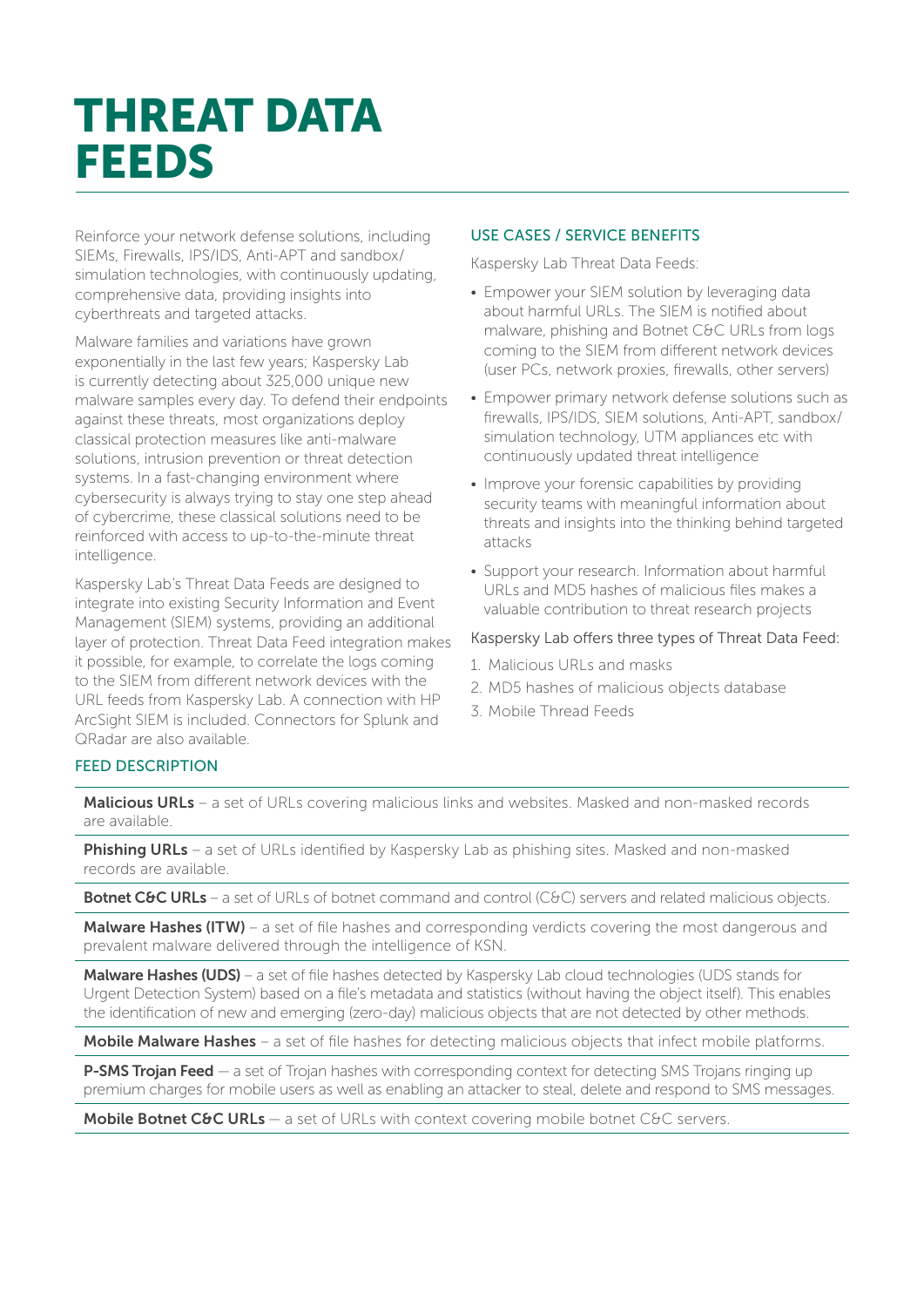### INTELLIGENCE Reporting

#### Increase your awareness and knowledge of high profile cyber-espionage campaigns with comprehensive, practical reporting from Kaspersky Lab.

Leveraging the information and tools provided in these reports, you can respond quickly to new threats and vulnerabilities - blocking attacks via known vectors, reducing the damage caused by advanced attacks and enhancing your security strategy, or that of your customers.

#### APT Intelligence reporting

Not all Advanced Persistent Threat discoveries are reported immediately, and many are never publicly announced. Be the first to know, and exclusively In the Know, with our in-depth, actionable intelligence reporting on APTs.

As a subscriber to Kaspersky APT Intelligence Reporting, we provide you with unique ongoing access to our investigations and discoveries, including full technical data provided in a range of formats, on each APT revealed as it's revealed, including all those threats that will never be made public.

Our experts, the most skilled and successful APT hunters in the industry, will also alert you immediately to any changes they detect in the tactics of cybercriminal and cyber-terrorist groups. And you will have access to Kaspersky Lab's complete APT reports database – a further powerful research and analysis component of your corporate security armory.

#### Kaspersky APT Intelligence Reporting PROVIDES:

- Exclusive access to technical descriptions of cutting edge threats during the ongoing investigation, before public release.
- Insight into non-public APTs. Not all high profile threats are subject to public notification. Some, due to the victims who are impacted, the sensitivity of the data, the nature of the vulnerability fixing process or associated law enforcement activity, are never made public. But all are reported to our customers.
- Detailed supporting technical data, samples and tools, including an extended list of Indicators of Compromise (IOCs), available in standard formats including openIOC or STIX, and access to our Yara Rules.
- Continuous APT campaign monitoring. Access to actionable intelligence during the investigation (information on APT distribution, IOCs, C&C infrastructure).
- Retrospective analysis. Access to all previously issued private reports is provided throughout the period of your subscription.

#### NOTE – Subscriber Limitation

Due to the sensitive and specific nature of some of the information contained in the reports provided by this service, we are obliged to limit subscriptions to trusted government, public and private organizations only.